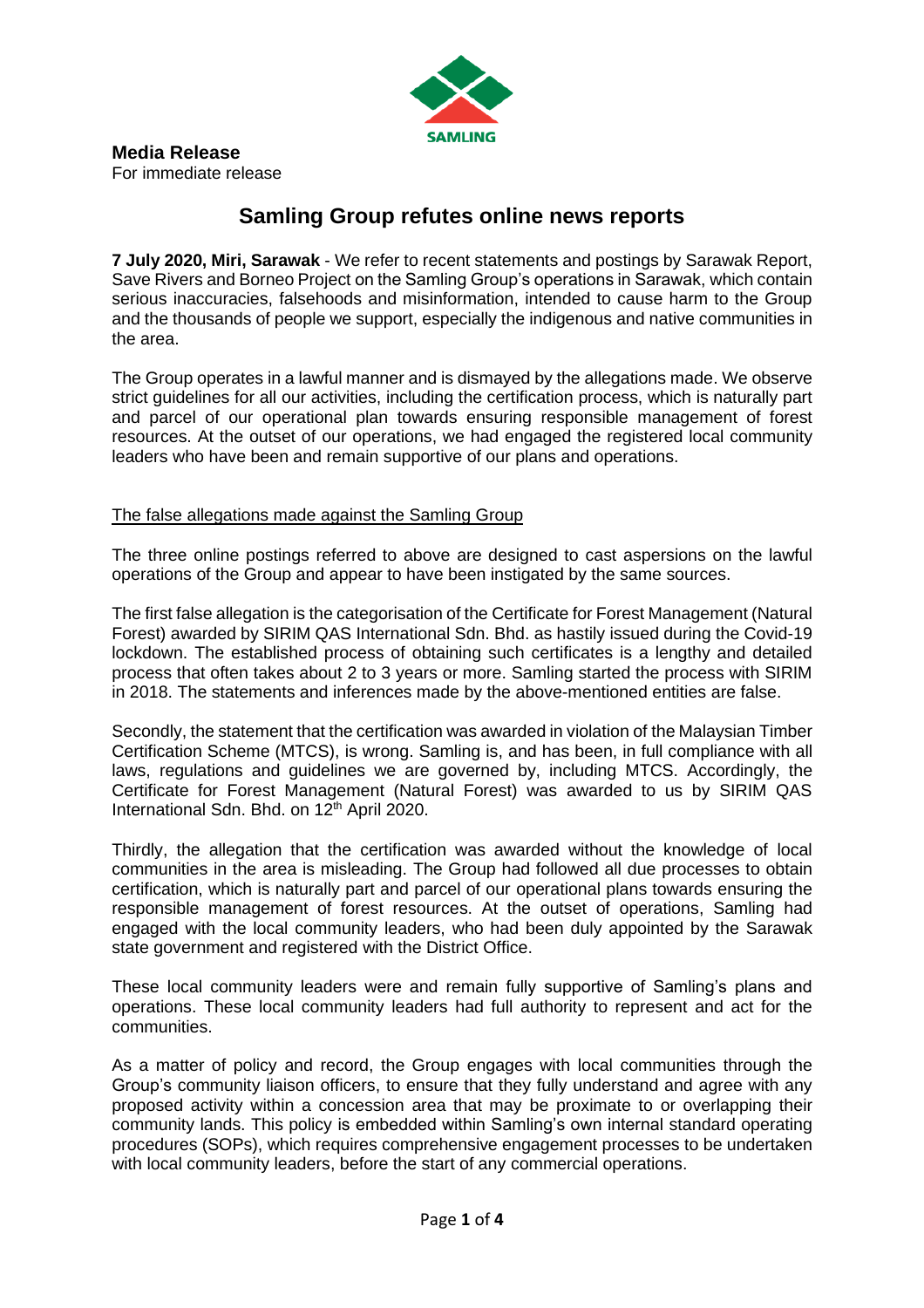

Rural communities are also very supportive of the Samling Group's concerted efforts to employ locals where possible. This is evidenced by the fact that in our main upstream operational area, 84% of our employees are from local communities. This means, they are either from within the actual forest timber licence areas (FTLs) or are close neighbours to them. Approximately 51% of our employees are from within the FTLs alone, with a female workforce of 7.8%. Whereas the Gerenai Forest Management Unit (FMU)'s 38% workforce are from the communities within the FTLs. If we take into account the communities immediately adjoining the FMU, the local workforce amounts to approximately 80%.

Fourthly, the quote attributed to a Samling employee, Sim Kit Chui, is false. Mr. Sim never made the statement and has never spoken with Save Rivers.

The fifth false allegation is that, only the timber industry was given special dispensation by the Sarawak state government during the Movement Control Order (MCO), in order to facilitate the hasty issuance of the certification to Samling. As has been well documented and is in the public domain, the Malaysian Government had implemented the MCO to protect the Malaysian people against the Covid-19 virus. As a result, except for businesses operating 'essential services' prescribed by the Malaysian Government, all businesses including the timber industry were affected by the MCO. It was only on 19<sup>th</sup> March 2020 that the Sarawak State Government granted certain limited exemptions to the timber industry to operate in the State, but still under very strict health and safety guidelines and protocols set by the State, which was closely monitored.

The sixth allegation that the NGO Save Rivers had met with and protested to employees of Samling in Miri, is also false. In our engagement process with the community, none of the community members had identified themselves as representatives of the NGO Save Rivers. There are no records of any such engagement between the Samling Group's employees and any representative from the NGO Save Rivers. On the other hand, Samling employees have indeed engaged with registered community leaders appointed by the Sarawak state government. These engagements have been welcomed by the local people as they fully appreciate the great benefits they stand to receive with the onset of productive and sustainable economic activities in or near their areas.

Finally, the NGO Save Rivers has called on Samling to abide by the law and "release the Environmental and Social Impact Assessments for the Gerenai Concession to affected communities, as a matter of urgency". Samling is pleased to report that we have always adhered to all disclosure requirements in relation to Social Impact Assessments and Environmental Impact Assessments, as directed by the authorities. Save Rivers should address its own lack of awareness before casting aspersions on an organisation's longestablished and well- accepted practices.

The Samling Group is a law abiding corporate citizen and we urge the NGO Save Rivers, Sarawak Report and the Borneo Project to also abide by the laws of the state of Sarawak. As a State within the sovereign nation of Malaysia, Sarawak has its own development plans to improve the livelihood and secure the wellbeing of all its people. Sarawak's rural population is large, much of which still lives in poverty and inhospitable conditions. The Samling Group, working within the developmental masterplan of the State, is one of several commercial entities which brings connectivity to rural populations who have never had access to basic social amenities like healthcare and education.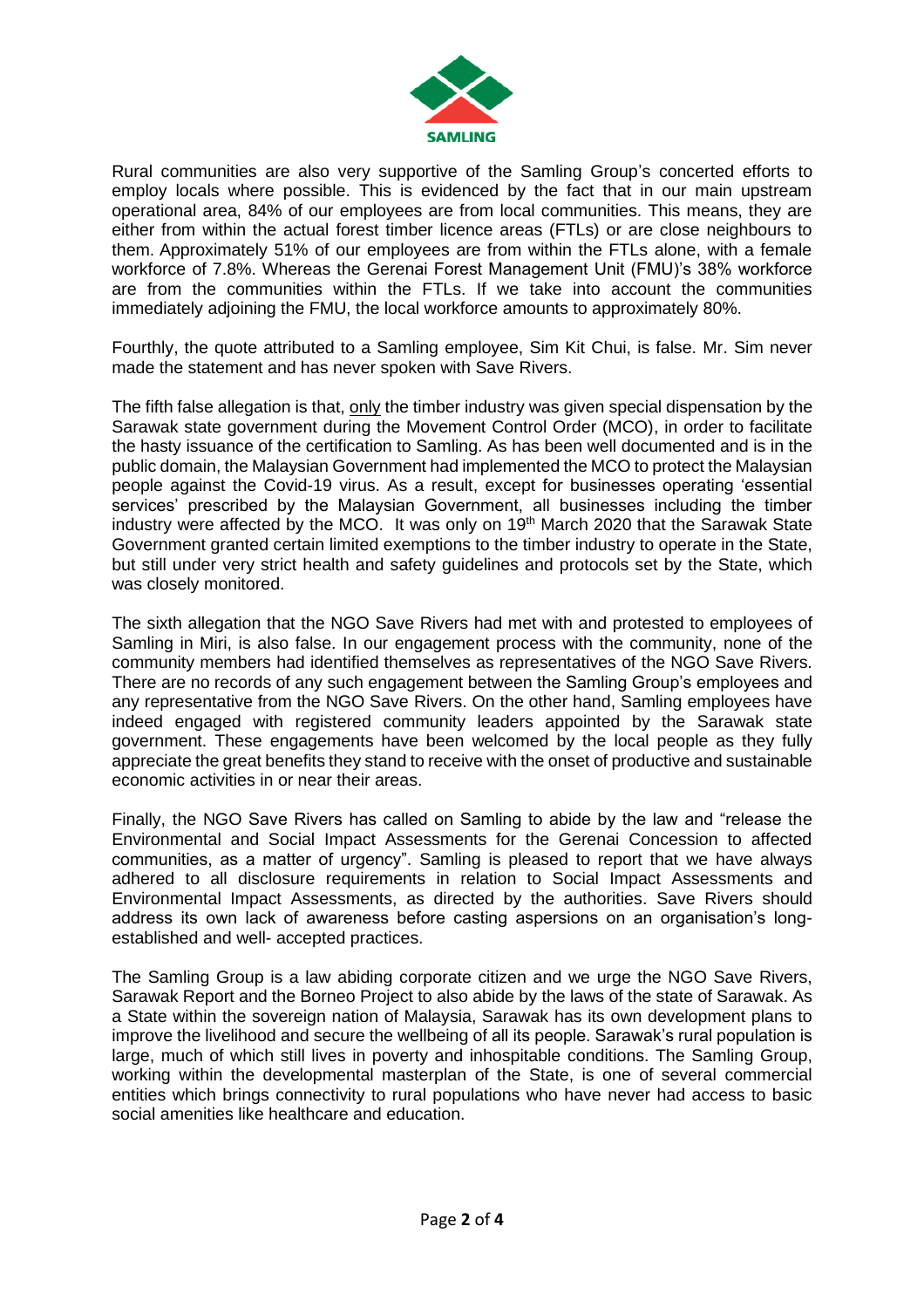

For instance, the Samling Group has built and maintains more than 10,000 km of roads and 81 bridges, most of which are in the deep interior of Sarawak, offering rural folk much needed connectivity. The Samling Group has also, among others, provided transportation of heavy materials (including but not limited to cement, gravel, bricks, plywood), materials for roofs (such as zinc and spandex sheets), and water pipes (used to bring clean water) to the rural communities. In all, we have brought access to 172 villages in 3 regions. The communities in these areas have expressed their gratitude in various ways over the years as opportunities open up, beyond life in the forests. Further, the Samling Group has also through numerous medical outreach programmes brought doctors, specialists and volunteers to the rural communities. Any enquiry on our CSR may be made to [enquiry@samling.com.](mailto:enquiry@samling.com)

Thus, contrary to the misrepresentations in the online posts and statements, it is evident that the Samling Group has enhanced the livelihood of our local communities considerably and brought them far greater access to modern social services, which many of us take for granted.

## The Samling Group's commitments

For further information, also note that the Samling Group has completed a review of its existing polices and standards and has engaged subject matter experts and consultants to commence a comprehensive exercise to revise our policies and standards to meet with new and higher expectations of the industry. (See Appendix 1 for Samling Group's list of policies and certifications.)

The Group has also committed to producing a Sustainability Report based on the Global Reporting Initiative (GRI) guidelines. This exercise will include consultations with key stakeholders and is targeted to be completed in the second half of 2020, barring any further interruptions to the Group's operations from the Covid-19 pandemic. The Report will provide all our stakeholders with the key insights needed to address the spurious allegations and statements that are made by Sarawak Report on a fairly regular basis.

We will always keep the door open to transparent discussions and would be pleased to address any concerns or queries from our stakeholders.

(End)